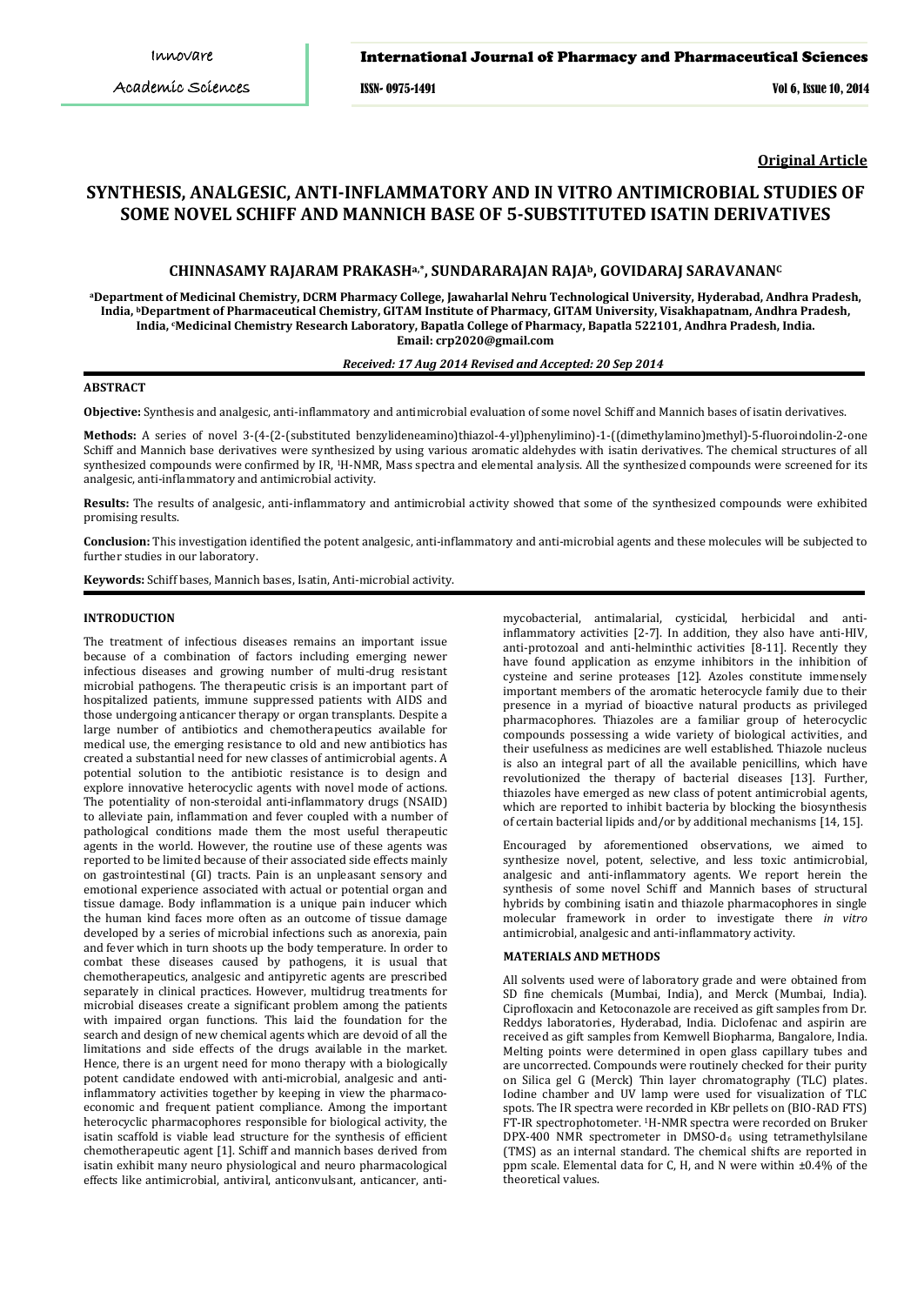## **General Procedure for the synthesis of title compounds (5a-5l)**

## **Preparation of 3-(4-acetylphenylimino)-5-fluoroindolin-2-one (2)**

Equimolar quantities (0.1 mol) of 5-fluoro isatin and para amino acetophenone were dissolved in warm ethanol containing few ml of glacial acetic acid. The reaction mixture was refluxed for 3 h and set aside. The resultant product was collected and washed with dilute ethanol.

Yield: 71%; Mp: 196-198; FT-IR (KBr): cm-1 3368 (NH); 2939 (Ar C– H); 1732 (C=O); 1692 (C=O, isatin); 1636 (C=N); 1H NMR (400 MHz, δ ppm): 2.22 (s, 3H, -CH3); 6.64–7.66 (m, 7H, Ar-CH); 8.30 (s, 1H, - NH); MS (EI) m/z: 282 [M<sup>+</sup>]; Anal. Calcd for  $C_{16}H_{11}FN_2O_2$ : C, 68.08; H, 3.93; N, 9.92; Found: C, 68.12; H, 3.91 N, 9.86.

#### **Preparation of 3-(4-acetylphenylimino)-1-((dimethylamino) methyl)-5-fluoroindolin-2-one (3)**

To the solution of 3-(4-acetylphenylimino)-5-fluoroindolin-2-one **(2)** (0.05 mol) in 95% absolute ethanol (100 mL), aqueous formaldehyde 37% (1.0 mL) was added. Then dimethylamine (0.05 mol) added slowly to the above solution under stirring. After the addition was over, the entire reaction mixture was stirred at room temperature for 3 h, and then kept aside for 48 h in refrigerator to form crystals. Finally the products in the form of crystals were separated by filtration, and vacuum dried. Desired compounds were finally recrystallized with ethanol to obtain pure product.

Yield: 68%; Mp: 212-214; FT-IR (KBr): cm<sup>-1</sup> 2957 (Ar C-H); 1710 (C=O); 1682 (C=O, isatin); 1662 (C=N); 1H NMR (400 MHz, δ ppm): 2.32 (s, 3H, -CH3); 2.62 (s, 6H, N-(CH3)2); 4.54 (s, 2H, -CH2); 6.42– 7.56 (m, 7H, Ar-CH); MS (EI) m/z: 339 [M+]; Anal. Calcd for C19H18FN3O2 : C, 67.24; H, 5.35; N, 12.38; Found: C, 67.36; H, 5.36; N, 12.40.

## **Preparation of 3-(4-(2-aminothiazol-4-yl) phenylimino)-1- ((dimethylamino) methyl)-5-fluoroindolin-2-one (4)**

The thiazole ring was formed by the reaction of 3-(4-acetyl phenylimino)-1-((dimethylamino)methyl)-5-fluoroindolin-2-one (0.2 mol) **(3)** with thiourea (0.4 mol) and bromine (0.4 mol). The entire reaction mixture was boiled overnight in a water bath, and water was added to it and again heated until most of the solid has gone into solution. The solution was filtered when it was hot and the filtrate was cooled. Finally the filtrate was made alkaline with concentrated ammonium hydroxide to separate 3-(4-(2 aminothiazol-4-yl)phenylimino)-1-((dimethylamino)methyl)-5 fluoroindolin-2-one **(4).** The formed product was recrystallized with ethanol.

Yield: 68%; Mp: 192-194; FT-IR (KBr): cm-1 2920 (Ar C–H); 1736 (C=O); 1686 (C=O, isatin); 1669 (C=N); <sup>1</sup>H NMR (400 MHz,  $\delta$  ppm): 2.58 (s, 6H, N-(CH3)2); 4.33 (s, 2H, -CH2); 4.74 (s, 2H, -NH2); 6.68– 7.64 (m, 8H, Ar-CH); MS (EI) m/z: 395 [M+]; Anal. Calcd for C20H18FN5 OS: C, 60.74; H, 4.59; N, 17.71; Found: C, 60.60; H, 4.60; N, 17.72.

## **Synthesis of 3-(4-(2-(substituted benzylideneamino)thiazol-4 yl)phenylimino)-1-((dimethylamino)methyl)-5-fluoroindolin-2-one (5a-51)**

Title compounds **(5a-5l)** were synthesized by adding 3-(4-(2 aminothiazol-4-yl)phenylimino)-1-((dimethylamino)methyl)-5 fluoroindolin-2-one **(4)** (0.01 mol) in fraction with the well stirred mixture of different aromatic aldehydes (0.01 mol) in ethanol (50 mL) and glacial acetic acid (few mL). Then this mixture was refluxed for 6 h and kept aside. The product that separated out was filtered, dried and recrystallized from ethanol. The method used for the preparation and isolation of the compounds gave materials of good purity, as evidenced by their spectral analyses.

## **3-(4-(2-(Benzylideneamino)thiazol-4-yl)phenylimino)-1- ((dimethylamino)methyl)-5-fluoroindolin-2-one (5a)**

FT-IR (KBr): cm-1 3025 (Ar C–H); 1741 (C=O); 1675 (C=N); 1H NMR (400 MHz, δ ppm): 2.45 (s, 6H, N-(CH3)2); 4.36 (s, 2H, -CH2); 6.78– 7.68 (m, 13H, Ar-CH); 8.36 (s, 1H, -CH=N); MS (EI) m/z: 483 [M+];

Anal. Calcd for C27H22FN5 OS: C, 67.06; H, 4.59; N, 14.48; Found: C, 67.15; H, 4.60; N, 14.50.

## **3-(4-(2-(4-Methylbenzylideneamino)thiazol-4-yl)phenylimino) -1-((dimethylamino)methyl)-5-fluoroindolin-2-one (5b)**

FT-IR (KBr): cm-1 3024 (Ar C–H); 1741 (C=O); 1591 (C=N); 1H NMR (400 MHz,  $\delta$  ppm): 2.22 (s, 3H, -CH<sub>3</sub>); 2.58 (s, 6H, N-(CH<sub>3</sub>)<sub>2</sub>); 4.23 (s, 2H, -CH2); 6.65–7.80 (m, 12H, Ar-CH); 8.24 (s, 1H, -CH=N); MS (EI) m/z: 497 [M<sup>+</sup>]; Anal. Calcd for  $C_{28}H_{24}F N_5OS$ : C, 67.59; H, 4.86; N, 14.07; Found: C, 67.42; H, 4.85; N, 14.05.

## **3-(4-(2-(4-Hydroxy-3-methoxybenzylideneamino)thiazol-4 yl)phenylimino)-1-((dimethylamino)methyl)-5-fluoroindolin-2-one (5c)**

FT-IR (KBr): cm-1 3390 (Ar-OH); 2917 (Ar C–H); 1736 (C=O); 1574 (C=N); 1H NMR (400 MHz, δ ppm): 2.64 (s, 6H, N-(CH3)2); 3.82 (s, 3H, Ar-OCH3); 4.26 (s, 2H, -CH2); 5.10 (s, 1H, Ar-OH); 6.77–7.66 (m, 11H, Ar-CH); 8.38 (s, 1H, -CH=N); MS (EI) m/z: 529 [M+]; Anal. Calcd for C28H24FN5O3 S: C, 63.50; H, 4.57; N, 13.22; Found: C, 63.38; H, 4.55; N, 13.24.

## **3-(4-(2-(4-(Dimethylamino)benzylideneamino)thiazol-4-yl) phenylimino)-1-((dimethylamino)methyl)-5-fluoroindolin-2 one (5d)**

FT-IR (KBr): cm-1 3024 (Ar C–H); 1741 (C=O); 1593 (C=N); 1H NMR (400 MHz, δ ppm): 2.54 (s, 6H, N-(CH3)2); 3.12 (s, 6H, N-(CH3)2); 4.26 (s, 2H, -CH2); 6.74–7.65 (m, 12H, Ar-CH); 8.22 (s, 1H, -CH=N); MS (EI) m/z: 526 [M<sup>+</sup>]; Anal. Calcd for C<sub>29</sub>H<sub>27</sub>FN<sub>6</sub>OS: C, 66.14; H, 5.17; N, 15.96; Found: C, 66.20; H, 5.18; N, 15.98.

#### **3-(4-(2-(4-Methoxybenzylideneamino)thiazol-4-yl) phenylimino)-1-((dimethylamino)methyl)-5-fluoroindolin-2 one (5e)**

FT-IR (KBr): cm-1 2970 (Ar C–H); 1740 (C=O); 1593 (C=N); 1H NMR (400 MHz, δ ppm): 2.60 (s, 6H, N-(CH3)2); 3.26 (s, 3H, -OCH3); 4.18 (s, 2H, -CH2); 6.58–7.64 (m, 12H, Ar-CH); 8.26 (s, 1H, -CH=N); MS  $[EL]$  m/z: 513  $[M^+]$ ; Anal. Calcd for C<sub>28</sub>H<sub>24</sub>FN<sub>5</sub>O<sub>2</sub>S: C, 65.48; H, 4.71; N, 13.64; Found: C, 65.58; H, 4.72; N, 13.64.

## **3-(4-(2-(3,4,5-Trimethoxybenzylideneamino)thiazol-4 yl)phenylimino)-1-((dimethylamino)methyl)-5-fluoroindolin-2-one (5f)**

FT-IR (KBr): cm-1 2970 (Ar C–H); 1741 (C=O); 1593 (C=N); 1H NMR (400 MHz, δ ppm): 2.44 (s, 6H, N-(CH3)2); 3.54 (s, 9H, (OCH3)3);  $4.24$  (s, 2H,  $-CH_2$ ); 6.84–7.82 (m, 10H, Ar-CH); 8.18 (s, 1H, -CH=N); MS (EI) m/z: 573 [M+]; Anal. Calcd for C30H28FN5O4 S: C, 62.81; H, 4.92; N, 12.21; Found: C, 62.70; H, 4.91; N, 12.20.

#### **3-(4-(2-(4-Chlorobenzylideneamino)thiazol-4-yl)phenylimino)- 1-((dimethylamino)methyl)-5-fluoroindolin-2-one (5g)**

FT-IR (KBr): cm-1 2938 (Ar C–H); 1753 (C=O); 1612 (C=N); 746 (C-Cl); 1H NMR (400 MHz, δ ppm): 2.48 (s, 6H, N-(CH3)2); 4.32 (s, 2H, - CH2); 6.48–7.54 (m, 12H, Ar-CH); 8.34 (s, 1H, -CH=N); MS (EI) m/z: 520 (M+2); Anal. Calcd for C27H21ClFN5O3 S: C, 62.60; H, 4.09; N, 13.52; Found: C, 62.72; H, 4.10; N, 13.50.

#### **3-(4-(2-(2-Chlorobenzylideneamino)thiazol-4-yl)phenylimino)- 1-((dimethylamino)methyl)-5-fluoroindolin-2-one (5h)**

FT-IR (KBr): cm-1 2980 (Ar C–H); 1753 (C=O); 1633 (C=N); 747 (C-Cl); 1H NMR (400 MHz, δ ppm): 2.54 (s, 6H, N-(CH3)2); 4.16 (s, 2H, -  $CH<sub>2</sub>$ ); 6.55–7.64 (m, 12H, Ar-CH); 8.18 (s, 1H, -CH=N); MS (EI) m/z: 518 [M<sup>+</sup>]; Anal. Calcd for  $C_{27}H_{21}CHN_5O_3S$ : C, 62.60; H, 4.09; N, 13.52; Found: C, 62.50; H, 4.08; N, 13.51.

### **3-(4-(2-(4-Nitrobenzylideneamino)thiazol-4-yl)phenylimino)- 1-((dimethylamino)methyl)-5-fluoroindolin-2-one (5i)**

FT-IR (KBr): cm-1 2970 (Ar C–H); 1741 (C=O); 1589 (C=N); 1555, 1369 (NO2); 1H NMR (400 MHz, δ ppm): 2.54 (s, 6H, N-(CH3)2); 4.36 (s, 2H, -CH2); 6.62–7.74 (m, 12H, Ar-CH); 8.26 (s, 1H, -CH=N); MS (EI) m/z: 528 [M<sup>+</sup>]; Anal. Calcd for C<sub>27</sub>H<sub>21</sub>FN<sub>6</sub>O<sub>3</sub>S: C, 61.35; H, 4.00; N, 15.90; Found: C, 61.48; H, 3.99; N, 15.92.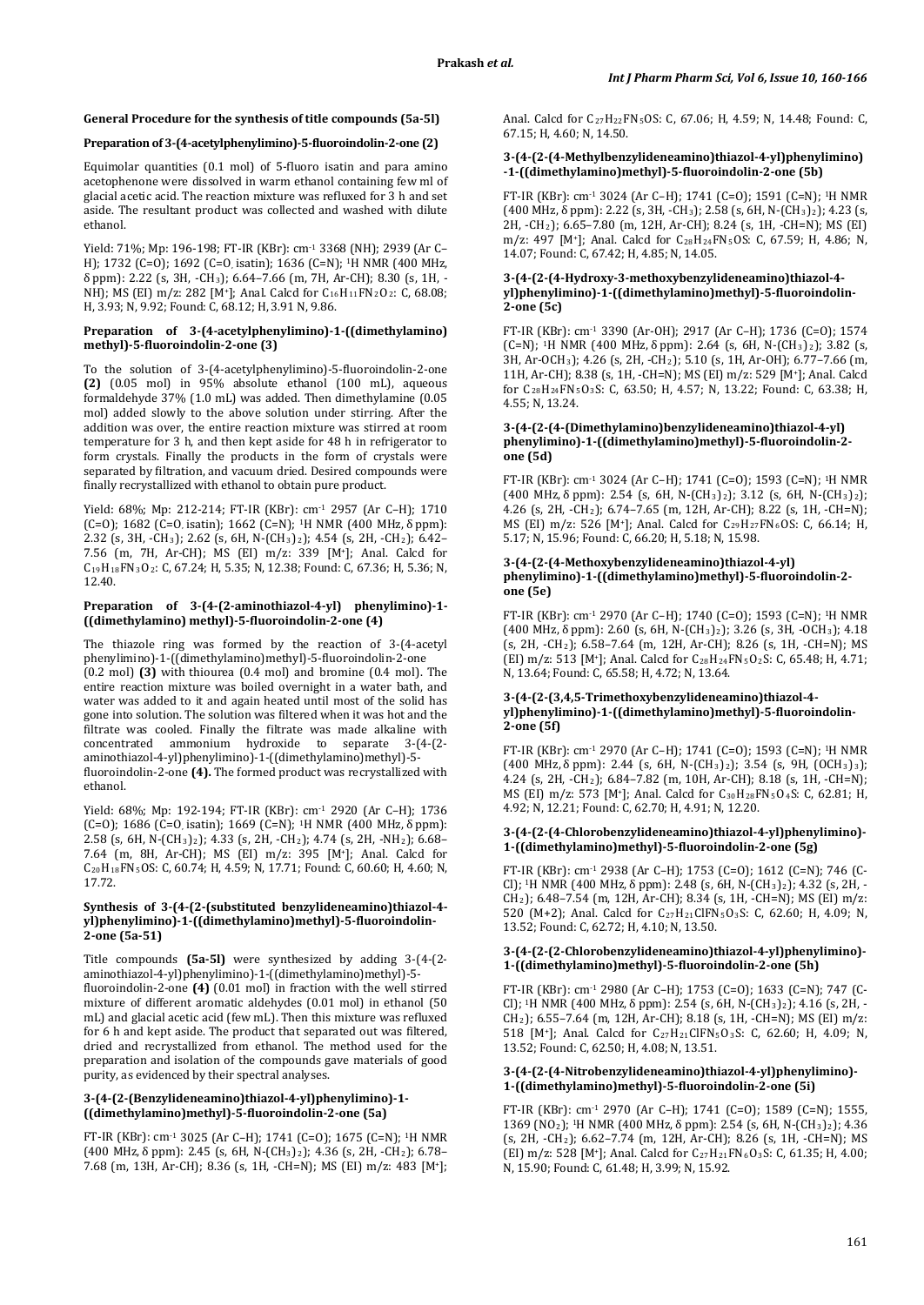#### **3-(4-(2-(3-Nitrobenzylideneamino)thiazol-4-yl)phenylimino)- 1-((dimethylamino)methyl)-5-fluoroindolin-2-one (5j)**

FT-IR (KBr): cm-1 2940 (Ar C–H); 1752 (C=O); 1612 (C=N); 1547, 1350 (NO2); 1H NMR (400 MHz, δ ppm): 2.62 (s, 6H, N-(CH3)2); 4.36 (s, 2H, -CH2); 6.84–7.92 (m, 12H, Ar-CH); 8.2 (s, 1H, -CH=N); MS (EI) m/z: 528 [M<sup>+</sup>]; Anal. Calcd for C<sub>27</sub>H<sub>21</sub>FN<sub>6</sub>O<sub>3</sub>S: C, 61.35; H, 4.00; N, 15.90; Found: C, 61.40; H, 4.01; N, 15.89.

#### **3-(4-(2-(4-Hydroxybenzylideneamino)thiazol-4-yl) phenylimino)-1-((dimethylamino) methyl)-5-fluoroindolin-2 one (5k)**

FT-IR (KBr): cm-1 3415 (OH); 2914 (Ar C–H); 1731 (C=O); 1642 (C=N); 1H NMR (400 MHz, δ ppm): 2.48 (s, 6H, N-(CH3)2); 4.14 (s, 2H, -CH2); 5.25 (s, 1H, -OH); 6.66–7.74 (m, 12H, Ar-CH); 8.18 (s, 1H, - CH=N); MS (EI) m/z: 499 [M<sup>+</sup>]; Anal. Calcd for  $C_{27}H_{22}FN_5O_2S$ : C, 64.91; H, 4.44; N, 14.02; Found: C, 65.04; H, 4.43; N, 14.01.

#### **3-(4-(2-(2-Hydroxybenzylideneamino)thiazol-4-yl) phenylimino)-1-((dimethylamino) methyl)-5-fluoroindolin-2 one (5l)**

FT-IR (KBr): cm-1 3424 (OH); 2914 (Ar C–H); 1723 (C=O); 1643 (C=N); <sup>1</sup>H NMR (400 MHz, δ ppm): 2.54 (s, 6H, N-(CH<sub>3</sub>)<sub>2</sub>); 4.26 (s, 2H, -CH2); 5.24 (s, 1H, -OH); 6.54–7.68 (m, 12H, Ar-CH); 8.26 (s, 1H, - CH=N); MS (EI) m/z: 499 [M<sup>+</sup>]; Anal. Calcd for  $C_{27}H_{22}FN_5O_2S$ : C, 64.91; H, 4.44; N, 14.02; Found: C, 64.84; H, 4.42; N, 14.04.

#### **Biological activities**

#### **Pharmacology**

The synthesized compounds were evaluated for analgesic, antiinflammatory, and ulcerogenic activities. One-way analysis of variance (ANOVA) was performed to certain the significance of all the exhibited activities. The test compounds and the standard drugs were administered in the form of a suspension (1% carboxy methyl cellulose as a vehicle) by oral route of administration for analgesic<br>and anti-inflammatory but for ulcerogenicity studies by and anti-inflammatory but for ulcerogenicity studies intraperitoneally as suspension in 10% v/v Tween-80. Each group consisted of six animals. The animals were maintained in colony cages at  $25 \pm 2$ °C, relative humidity of 45–55%, under a 12 h light and dark cycle; were fed standard animal feed [16]. All the animals were acclimatized for a week before use.

#### **Analgesic activity**

The analgesic activity was performed by tail-flick technique using Wistar albino mice (25–35 g) of either sex selected by random sampling technique [17,18]. Diclofenac sodium at a dose level of 10 and 20 mg/kg was administered orally as reference drug for comparison. The test compounds at two dose levels i. e., 10 and 20 mg/kg were administered orally. The reaction times were recorded immediately before and 30 min, 1, 2, and 3 h after the treatment and cut-off time was 10 s. The percent analgesic activity (PAA) was calculated by the following formula. PAA =  $[T2-T1/10-T1]$  X 100; where T1 is the reaction time (s) before treatment, and T2 is the reaction time (s) after treatment.

#### **Anti-inflammatory activity**

Anti-inflammatory activity was evaluated by carrageenan induced paw edema test in rats [19]. Diclofenac sodium 10 and 20 mg/kg was administered as standard drug for comparison. The test compounds were administered at two dose levels of 10 and 20 mg/kg. The paw volumes were measured using the mercury displacement technique with the help of plethysmograph immediately before and 30 min, 1, 2, and 3 h after carrageenan injection.

The percent inhibition of paw edema was calculated according to the following formula, percent inhibition  $I = 100[1 - (a - x)/(b - y)]$ , where x is the mean paw volume of rats before the administration of carrageenan and test compounds or reference compound (test group), a is the mean paw volume of rats after the administration of carrageenan in the test group (drug treated), b is the mean paw volume of rats after the administration of carrageenan in the control group, y is the mean paw volume of rats before the administration of carrageenan in the control group. All the percent inhibition results are shown in Table 3.

#### **Ulcerogenicity**

Ulceration in rats was induced as reported method [20]. Albino rats of Wistar strain weighing 150–200 g of either sex were divided into various groups each of six animals. Control group of animals were administered only with 10% v/v Tween-80 suspension intraperitoneally. One group was administered with aspirin intraperitoneally in a dose of 200 mg/kg once daily for 3 days. Diclofenac was also administered as standard drug at 20 mg/kg once daily for 3 days to another group of animals in the same route.

The remaining group of animals was administered with test compounds intraperitoneally in a dose of 20 mg/kg. On fourth day, pylorus was ligated as per previous reported method [21]. Animals were fasted for 36 h before the pylorus ligation procedure. Four hours after the ligation, animals were sacrificed. The stomach was removed and opened along with the greater curvature. Ulcer index was determined by earlier reported method [22].

#### **Anti microbial activity**

In this study, all the synthesized compounds were screened for antimicrobial activity by agar streak dilution method. The antibacterial activity of the compounds were evaluated against four Gram-positive bacteria *Staphylococcus aureus* ATCC 9144*, Staphylococcus epidermidis* ATCC 155*, Micrococcus luteus* ATCC 4698 and *Bacillus cereus* ATCC 11778 and three Gram-negative bacteria *Escherichia coli* ATCC 25922*, Pseudomonas aeruginosa* ATCC 2853, and *Klebsiella pneumoniae* ATCC 11298. The antifungal activities of the synthesized compounds were evaluated against two fungi *Aspergillus niger* ATCC 9029 and *Aspergillus fumigatus* ATCC 46645. Bacterial strains were cultured over night at 37° C in Mueller–Hinton broth and the yeast was cultured overnight at 30° C in YEPDE agar for antibacterial and antifungal activity tests. Test strains were suspended in nutrient agar to give a final density of  $5 \times 10^{5}$  cfu/ml.

#### **Minimum inhibitory concentration (MIC)**

MIC of the compound was determined by agar streak dilution method [23]. A stock solution of the synthesized compound (100 µg/ml) in dimethyl formamide was prepared and graded quantities of the test compounds were incorporated in a specified quantity of molten sterile agar (nutrient agar for anti-bacterial activity and Sabouraud's dextrose agar medium for anti-fungal activity). A specified quantity of the medium (40-50° C) containing the compound was poured into a petridish to give a depth of 3-4 mm and allowed to solidify. Suspension of the micro-organism were prepared to contain approximately 5 x  $10^{-5}$  cfu/ml and applied to plates with serially diluted compounds in dimethyl formamide to be tested and incubated at 37° C for 24 h and 48 h for bacteria and fungi, respectively. The MIC was considered to be the lowest concentration of the test substance exhibiting no visible growth of bacteria or fungi on the plate.

## **RESULTS AND DISCUSSION**

#### **Chemistry**

In this study, we synthesized a series of novel Schiff and mannich bases of isatin derivative by substituting different aromatic aldehydes at the 3rd position through thiazole ring. And dimethylamino group at the N-1 position with formalin. Initially, 5 fluoro isatin and *p*-amino acetophenone were used as starting materials to produce 3-(4-acetylphenylimino)-5-fluoroindolin-2-one by a condensation reaction, which proceeds selectively on the carbonyl group in position 3 of the isatin ring. Furthermore, this compound was treated with dimethylamine and formalin gave 3-(4 acetylphenylimino)-1-((dimethylamino)methyl)-5-fluoroindolin-2 one. In this way the formed mannich base is reacted with thiourea in presence of bromine to offered a cyclic thiazole compound namely 3-(4-(2-aminothiazol-4-yl) phenylimino)-1- ((dimethyl amino) methyl)-5-fluoroindolin-2-one. Finally this compound was treated with different aromatic aldehydes in the presence of glacial acetic acid, and a variety of Schiff base derivatives have been isolated according to the synthetic Scheme 1. IR, 1H-NMR, mass spectra, and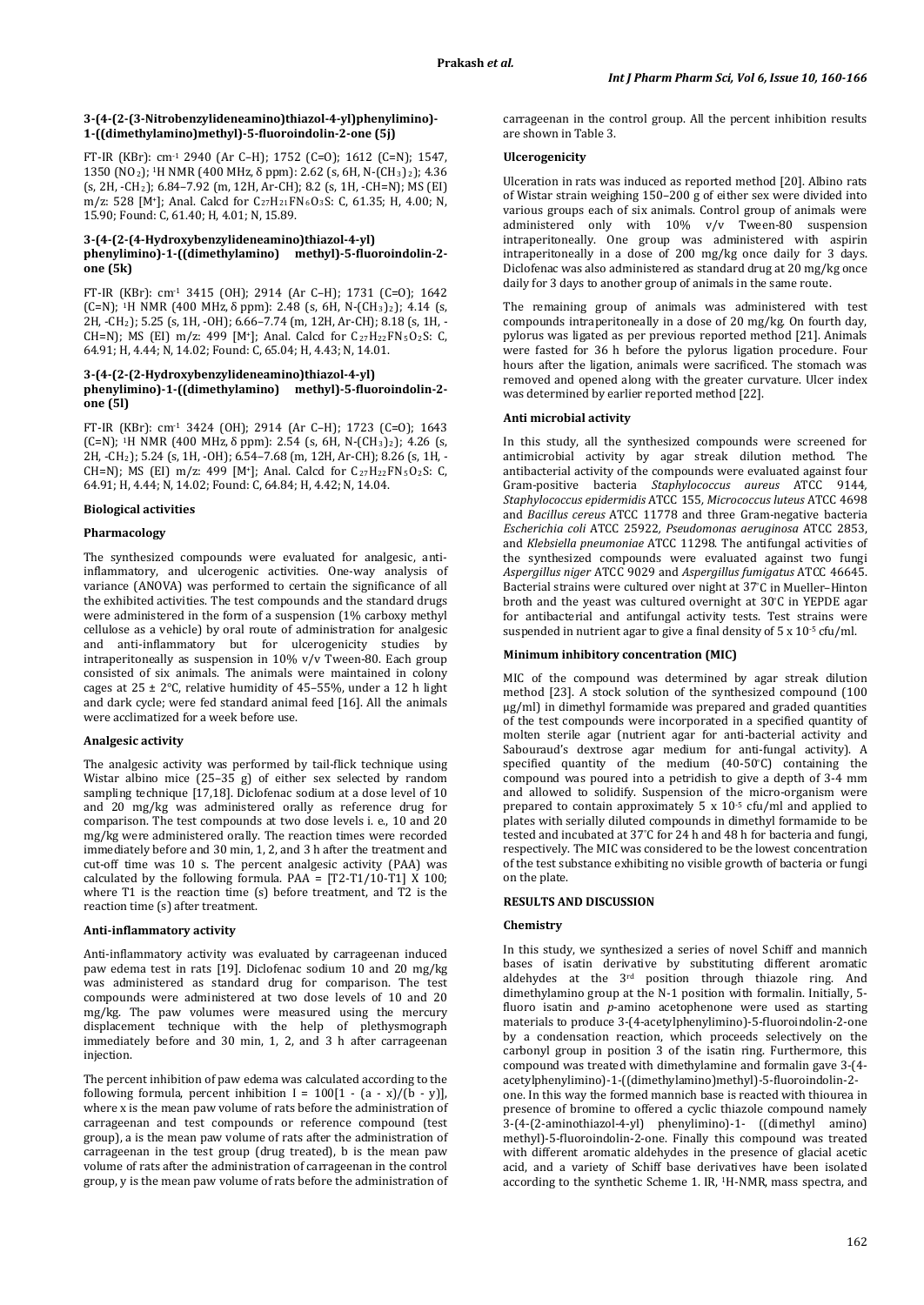elemental analyses of the synthesized compounds are in accordance with the assigned structures. The IR spectra of all synthesized compounds showed some characteristic peaks indicating the presence of particular groups. The absorption bands at, around 1725 cm-1, and weak band around 1650 cm-1, which can be assignable to C=O, and C=N (azomethine linkage) vibrations respectively.

IR spectrum of 3-(4-(2-(4-hydroxybenzylideneamino)thiazol-4 yl)phenylimino)-1-((dimethylamino)methyl)-5-fluoroindolin-2-one (**5k**) was shown in the absorption band in the region of 3415 cm-1 which may be assigned to O–H stretching. The proton magnetic resonance spectrums of synthesized compounds were recorded in DMSO-d6. The following conclusions can be derived by comparing the spectra of synthesized compounds:

• A intense singlet around 2.5 ppm for N, N-dimethyl group,

F

• A singlet about 8.2 for N=CH group,

• A singlet about 4.3 ppm corresponding to -CH2 - group for methylene derivatives

#### **Biological activity**

## **Analgesic activity**

All the test compounds **5a-5l** was evaluated for their analgesic activity by tail-flick technique using Wistar albino mice. The results of analgesic study are summarized in Table 1. The reports indicate that all the test compounds exhibited significant activity and graded dose response. Moreover, this study revealed that test compounds showed moderate analgesic activity at 30 min of reaction time; the activity increased at 1 h, further it reached to peak level at 2 h and past its best in activity was observed at 3 h. Compound **5a** with unsubstituted phenyl derivative showed moderate analgesic activity compared to standard drug Diclofenac sodium. With the increased lipophilicity dimethyl amino and *o*-chloro substituted derivatives (**5d** and **5h)** showed an increase in activity. When methyl (**5b**) and chlorine (**5g**) group substituted at *para* position further increases the lipophilicity results in enhanced activity which was found to be more potent than standard drug tested. Insertion of nitro and/or hydroxyl group (**5i-5l**) leads to decreases in activity which may be accounted for its low lipophilic value.



**Scheme 1: Synthetic protocols of intermediates and title compounds**

#### **Anti-inflammatory activity**

Carrageenan-induced paw edema test was performed to assess the anti-inflammatory activity of test compounds using Wistar rats. The anti-inflammatory activity results (Table 2) showed that all the test compounds protected rats from carrageenan-induced inflammation

reasonably at 30 min of reaction time; the activity increased at 1 h and it reached to maximum level at 2 h. Declining in activity was observed at 3 h. The compounds possessing unsubstituted phenyl ring **5a** exhibited moderate anti-inflammatory activity when compared to the reference standard Diclofenac sodium. With increased lipophilicity the compound **5d** and **5h** showed equipotent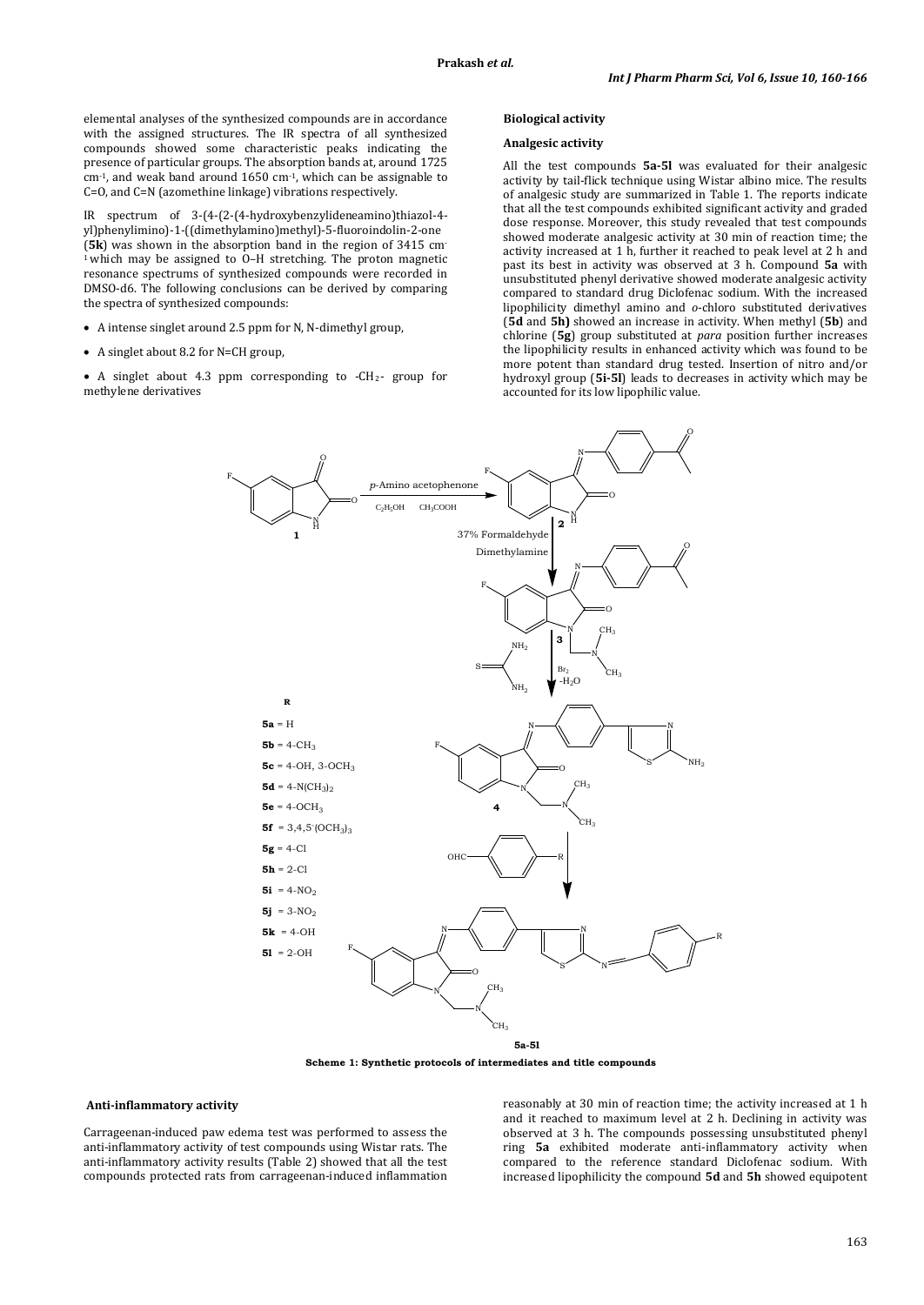activity with reference standard Diclofenac sodium. Among all tested compounds methyl (**5b**) and chlorine (**5g**) placed at para position analogues exhibited better activity which is more potent than diclofenac. A deep fall in activity was observed when insertion of methoxy or nitro or hydroxyl group.

**Ulcerogenicity:** Further all the test compounds were examined for its ulcerogenicity and the results are summarized in Table 3. Entire test compounds exhibited less ulcer index compared to standard Diclofenac and Aspirin. The test compounds exhibited ulcer index ranging from  $0.53\pm0.12$  to  $0.96\pm0.18$  compared to the reference drug Diclofenac (1.60±0.52) and Aspirin (1.72±0.33).

The most potent compound of these series **5d** and **5g** found to possess only one third of the ulcer index of reference standards (Diclofenac and Aspirin).

| Table 1: Analgesic activity of the test compounds (5a-5l) by Tail flick method |                |                            |                  |                  |                  |  |  |
|--------------------------------------------------------------------------------|----------------|----------------------------|------------------|------------------|------------------|--|--|
| Compound                                                                       | Dose $(mg/kg)$ | Percent analgesic activity |                  |                  |                  |  |  |
|                                                                                |                | 30 min                     | 1 <sub>h</sub>   | 2 <sub>h</sub>   | 3 h              |  |  |
| 5a                                                                             | 10             | $25 \pm 1.81*$             | $41\pm0.58**$    | $45 \pm 0.26*$   | $24 \pm 1.62**$  |  |  |
|                                                                                | 20             | $37+1.28*$                 | $42 \pm 0.03*$   | $49 \pm 1.13**$  | $30\pm0.84*$     |  |  |
| <b>5b</b>                                                                      | 10             | $36\pm0.52**$              | $45 \pm 0.56*$   | $50±1.21*$       | $32+1.56*$       |  |  |
|                                                                                | 20             | $53 \pm 0.54*$             | $58 \pm 1.65*$   | $68 \pm 1.96*$   | $47 \pm 0.52$ *  |  |  |
| 5c                                                                             | 10             | $27+1.31*$                 | $39 \pm 0.08*$   | $42\pm0.95**$    | $25 \pm 1.35***$ |  |  |
|                                                                                | 20             | $43 \pm 1.06*$             | $47\pm0.61**$    | $56 \pm 1.03*$   | $36 \pm 0.77*$   |  |  |
| <b>5d</b>                                                                      | 10             | $33+1.36*$                 | $42 \pm 0.87*$   | $47\pm0.87**$    | $29+1.64**$      |  |  |
|                                                                                | 20             | $49 \pm 1.75***$           | $52 \pm 0.67*$   | $64\pm0.41*$     | $44\pm1.32*$     |  |  |
| 5e                                                                             | 10             | $29 \pm 1.51$ *            | $41\pm0.38*$     | $44\pm0.16*$     | $27+1.45**$      |  |  |
|                                                                                | 20             | $46±1.18*$                 | $50\pm0.95*$     | $60±1.54*$       | $39 \pm 0.79*$   |  |  |
| 5f                                                                             | 10             | $22 \pm 0.81**$            | $34\pm1.43*$     | $39 \pm 0.38*$   | $24 \pm 1.14*$   |  |  |
|                                                                                | 20             | $36\pm0.89*$               | $41\pm2.53*$     | $47\pm0.64**$    | $30+1.14*$       |  |  |
| 5g                                                                             | 10             | $38\pm0.66**$              | $47 \pm 0.42*$   | $53 \pm 1.52$ *  | $34 \pm 1.84*$   |  |  |
|                                                                                | 20             | $55 \pm 0.54*$             | $61\pm1.22**$    | $72 \pm 1.89*$   | $49\pm0.85***$   |  |  |
| <b>5h</b>                                                                      | 10             | $31\pm0.47*$               | $42 \pm 0.35*$   | $46 \pm 1.30*$   | $27 \pm 1.66*$   |  |  |
|                                                                                | 20             | $47 \pm 0.48*$             | $52 \pm 1.43*$   | $64{\pm}1.06*$   | $44\pm0.69*$     |  |  |
| 5i                                                                             | 10             | $18\pm2.01***$             | $24 \pm 1.45*$   | $28 \pm 0.35*$   | $16+1.47**$      |  |  |
|                                                                                | 20             | $29\pm2.70**$              | $33{\pm}1.36**$  | 38±0.77**        | $22 \pm 1.84*$   |  |  |
| 5j                                                                             | 10             | $17 \pm 0.79*$             | $23 \pm 1.80^*$  | $26 \pm 1.35*$   | $14\pm0.55*$     |  |  |
|                                                                                | 20             | $24\pm0.66*$               | $31\pm1.87**$    | $35 \pm 0.40*$   | $18±1.54*$       |  |  |
| <b>5k</b>                                                                      | 10             | $23+1.99**$                | $33\pm0.77*$     | $38±1.34*$       | $25 \pm 0.35***$ |  |  |
|                                                                                | 20             | $35 \pm 1.78$ *            | $42 \pm 0.52*$   | $46 \pm 1.64$ ** | $29\pm2.01*$     |  |  |
| 51                                                                             | 10             | $21 \pm 1.57$ *            | $31\pm0.22*$     | $35+1.29*$       | $20\pm0.45*$     |  |  |
|                                                                                | 20             | $32+1.12*$                 | $39 \pm 0.44*$   | $42 \pm 1.18***$ | $27 \pm 1.03*$   |  |  |
| Control                                                                        |                | $03 \pm 0.35$              | $05 \pm 0.56$    | $06 \pm 0.72$    | $04\pm0.55$      |  |  |
| <b>Diclofenac</b>                                                              | 10             | $32 \pm 1.16*$             | $43 \pm 1.54***$ | $47\pm0.44**$    | $28 \pm 1.36*$   |  |  |
|                                                                                | 20             | 48±1.43**                  | 53±0.68***       | $64 \pm 0.38*$   | 45±1.56**        |  |  |

Each value represents mean + SEM (n = 6); Significance levels  $^{\ast}$ P < 0.05,  $^{\ast\ast}$ P < 0.01,  $^{\ast\ast\ast}$ P < 0.001

| Compound          | Dose (mg/kg) | <b>Percent protection</b> |                  |                 |                  |  |
|-------------------|--------------|---------------------------|------------------|-----------------|------------------|--|
|                   |              | 30 min                    | 1 <sub>h</sub>   | 2 <sub>h</sub>  | 3 <sub>h</sub>   |  |
| 5a                | 10           | $25 \pm 0.55*$            | $33 \pm 1.03*$   | $39 \pm 0.54*$  | $26 \pm 0.45***$ |  |
|                   | 20           | $38\pm0.56**$             | $46 \pm 0.47**$  | $55±1.14*$      | $35\pm2.01*$     |  |
| <b>5b</b>         | 10           | $34\pm0.65*$              | $39±1.24*$       | $44 \pm 1.11*$  | $31 \pm 0.24*$   |  |
|                   | 20           | $44\pm0.27*$              | $54\pm0.23*$     | $63\pm0.45**$   | $47\pm0.64*$     |  |
| 5c                | 10           | $23 \pm 0.41*$            | $31\pm0.63*$     | $33+1.52*$      | $21 \pm 0.63$ ** |  |
|                   | 20           | $32\pm2.01*$              | $40\pm0.43**$    | $47 \pm 1.12*$  | $28 + 1.34*$     |  |
| <b>5d</b>         | 10           | $30±1.01*$                | $37\pm0.44*$     | $42\pm0.09*$    | $29 \pm 1.47*$   |  |
|                   | 20           | $42 \pm 0.42*$            | $51\pm0.15***$   | $61\pm0.47*$    | $42 \pm 0.64*$   |  |
| 5e                | 10           | $23 \pm 1.41**$           | $31±1.32*$       | $36\pm0.47**$   | $24 \pm 1.02*$   |  |
|                   | 20           | $36±1.10*$                | $44\pm1.36*$     | $52 \pm 0.36*$  | $32\pm2.00***$   |  |
| 5f                | 10           | $22 \pm 0.52^*$           | $30±1.04*$       | $34\pm0.22*$    | $22 \pm 0.55*$   |  |
|                   | 20           | $34\pm0.77*$              | $42 \pm 1.63$ ** | $50±1.21*$      | $30\pm0.64*$     |  |
| 5g                | 10           | $36±1.41*$                | $41\pm0.54*$     | 46±0.66**       | $33\pm2.02*$     |  |
|                   | 20           | $46\pm0.21**$             | $56 \pm 1.06*$   | $68 \pm 0.15*$  | $50±1.02*$       |  |
| <b>5h</b>         | 10           | $30±1.45*$                | $36 \pm 1.10**$  | $42 \pm 1.32*$  | $29 \pm 0.42*$   |  |
|                   | 20           | $40\pm0.96*$              | $51 \pm 1.24*$   | $61\pm0.16*$    | $42 \pm 0.63***$ |  |
| 5i                | 10           | $19\pm0.54**$             | $28±1.14*$       | $29 \pm 1.47**$ | $18\pm0.45*$     |  |
|                   | 20           | $26 \pm 0.41*$            | $34 \pm 1.14***$ | $40±1.41*$      | $24 \pm 1.21***$ |  |
| 5j                | 10           | $18+1.51*$                | $26 \pm 2.02**$  | $26 \pm 0.48*$  | $17+1.19*$       |  |
|                   | 20           | $24 \pm 1.04*$            | $32 \pm 0.14*$   | $38+1.26*$      | $22 \pm 0.24*$   |  |
| <b>5k</b>         | 10           | $22 + 1.32*$              | $31\pm0.33**$    | $32\pm0.64**$   | $20±1.03*$       |  |
|                   | 20           | $31\pm1.41***$            | $39 \pm 0.61*$   | $45 \pm 0.11*$  | $27+1.34***$     |  |
| 51                | 10           | $21 \pm 0.45*$            | $30±1.34*$       | $31\pm1.01**$   | $20\pm0.42*$     |  |
|                   | 20           | $29±1.26*$                | $37\pm0.46*$     | $43 \pm 1.31*$  | $26 \pm 1.18*$   |  |
| Control           |              | $4.1 \pm 0.94$            | $6.7 \pm 0.56$   | $4.9 \pm 0.23$  | $3.1 \pm 0.51$   |  |
| <b>Diclofenac</b> | 10           | $31\pm0.41**$             | $37 \pm 0.41*$   | $42 \pm 1.74*$  | $30\pm1.01**$    |  |
|                   | 20           | $42 \pm 0.64*$            | $52 \pm 1.45***$ | $61\pm0.44**$   | $43 \pm 1.11*$   |  |
| Aspirin           | 200          |                           |                  |                 |                  |  |

Each value represents mean + SEM (n = 6); Significance levels  ${}^*P$  < 0.05,  ${}^{**P}$  < 0.01,  ${}^{***P}$  < 0.001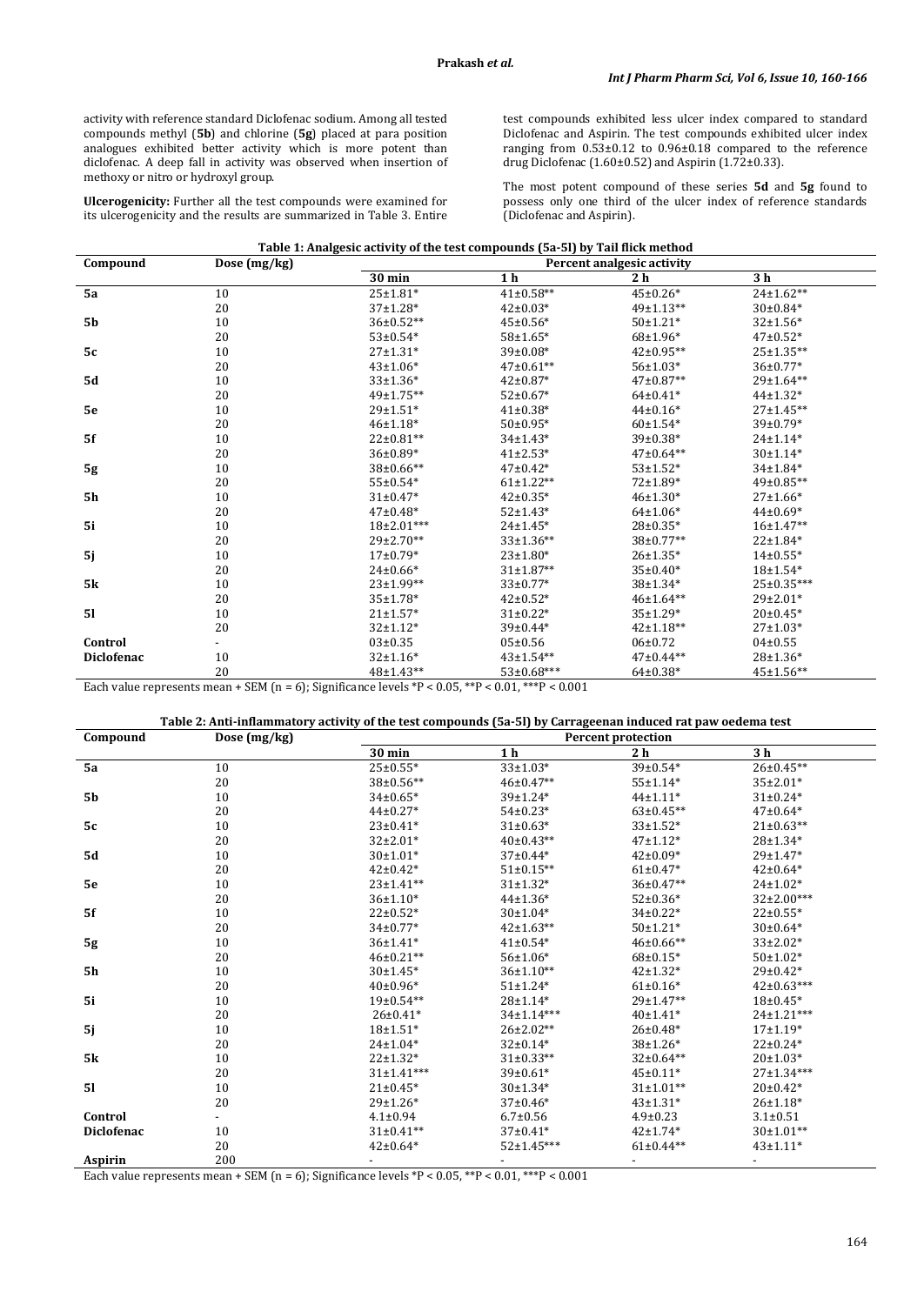| Compound   | Dose (mg/kg) | <b>Ulcer</b> index |
|------------|--------------|--------------------|
| 5a         | 20           | $0.71 \pm 0.62$    |
| <b>5b</b>  | 20           | $0.60 \pm 0.34$    |
| 5c         | 20           | $0.74 \pm 0.28$    |
| 5d         | 20           | $0.55 \pm 0.12$    |
| 5e         | 20           | $0.66 \pm 0.18$    |
| 5f         | 20           | $0.82 \pm 0.50$    |
| 5g         | 20           | $0.54 \pm 0.32$    |
| <b>5h</b>  | 20           | $0.68 \pm 0.42$    |
| 5i         | 20           | $0.90 \pm 0.44$    |
| 5j         | 20           | $0.96 \pm 0.18$    |
| <b>5k</b>  | 20           | $0.62 \pm 0.46$    |
| 51         | 20           | $0.74 \pm 0.16$    |
| Control    |              | $0.14 \pm 0.24$    |
| Diclofenac | 20           | $1.60 \pm 0.52$    |
| Aspirin    | 200          | $1.72 \pm 0.33$    |

**Table 3: Ulcer index of the test compounds (5a-5l) by pylorus ligation method.**

**Table 4: MIC (Minimum inhibitory concentration in µg/ml) of synthesized compounds (5a-5l)**

| <b>Compounds</b> | K. pneumoniae            | E. coli | P. aeruginosa | M. luteus | <b>B.</b> cereus         | S. epidermidis | <i>S. aureus</i> | A. fumigatus             | A. niger |
|------------------|--------------------------|---------|---------------|-----------|--------------------------|----------------|------------------|--------------------------|----------|
| 5a               | 15.62                    | 31.25   | 15.62         | 31.25     | 31.25                    | 15.62          | 31.25            | 15.62                    | 31.25    |
| 5b               | 7.81                     | 31.25   | 7.81          | 15.62     | 15.62                    | 7.81           | 31.25            | 7.81                     | 31.25    |
| 5с               | 15.62                    | 31.25   | 31.25         | 15.62     | 31.25                    | 15.62          | 31.25            | 7.81                     | 31.25    |
| <b>5d</b>        | 3.9                      | 7.81    | 15.62         | 7.81      | 15.62                    | 15.62          | 15.62            | 15.62                    | 15.62    |
| 5e               | 7.81                     | 31.25   | 7.81          | 31.25     | 31.25                    | 15.62          | 31.25            | 31.25                    | 15.62    |
| 5f               | 15.62                    | 31.25   | 31.25         | 31.25     | 62.5                     | 31.25          | 31.25            | 15.62                    | 31.25    |
| 5g               | 3.9                      | 31.25   | 7.81          | 31.25     | 31.25                    | 7.81           | 15.62            | 7.81                     | 31.25    |
| <b>5h</b>        | 31.25                    | 15.62   | 31.25         | 31.25     | 15.62                    | 31.25          | 31.25            | 15.62                    | 31.25    |
| 5i               | 15.62                    | 62.5    | 15.62         | 31.25     | 31.25                    | 31.25          | 62.5             | 62.5                     | 62.5     |
| 5j               | 31.25                    | 31.25   | 15.62         | 62.5      | 62.5                     | 62.5           | 31.25            | 15.62                    | 62.5     |
| <b>5k</b>        | 7.81                     | 15.62   | 15.62         | 7.81      | 31.25                    | 15.62          | 15.62            | 15.62                    | 15.62    |
| 51               | 15.62                    | 31.25   | 15.62         | 7.81      | 31.25                    | 31.25          | 31.25            | 15.62                    | 31.25    |
| Ciprofloxacin    | 3.9                      | 15.62   | 7.81          | 7.81      | 15.62                    | 7.81           | 15.62            | $\overline{\phantom{0}}$ |          |
| Ketoconazole     | $\overline{\phantom{a}}$ |         |               |           | $\overline{\phantom{0}}$ |                |                  | 7.81                     | 15.62    |

## **Antimicrobial activity**

All the synthesized compounds were subjected to MIC (minimum inhibitory concentration) studies against all the microorganisms. The MICs of Ciprofloxacin and Ketoconazole were determined in parallel experiments in order to control the sensitivity of the test organisms. MIC values of the compounds and the standards are presented in Table 4. As seen in table 4 all compounds showed lower activities (MIC: 7.81-31.25 µg/ml) than standard against K*. pneumoniae* except **5d** and **5g** which showed equal activity. When it comes to *E. coli* compound **5d** demonstrated exceptionally outstanding activity (MIC: 7.81 µg/ml) than Ciprofloxacin (MIC: 15.62 µg/ml), while compounds **5h** and **5k** showed equipotent activity against. Compounds **5c, 5f** and **5h** showed least activity (MIC: 31.25 µg/ml) against *P. aeruginosa.* Compounds **5d, 5k and 5l** showed at par activity with standard against *M. luteus (*MIC: 7.81 µg/ml). Two compounds **5f** and **5j** showed least activity (MIC: 62.5 µg/ml) against *B. cereus*. Except compound **5b** and **5g** remaining compounds offered less activity than standard against *S. epidermidis*. Compounds **5d, 5g** and **5k** exhibited same activity (MIC: 15.62 µg/ml) as ciprofloxacin against S. aureus. While remaining compounds exhibited lesser activity (MIC: 31.25-62.5 µg/ml). Equal activity was produced by compounds **5b, 5c** and **5g** against *A. fumigatus* as standard, while remaining compounds showed lower activity (MIC: 15.62-62.5 µg/ml). Compounds **5d, 5e** and **5k** showed equal activity (MIC: 15.62 µg/ml) against *A. niger* when compared with standard drug ciprofloxacin (MIC: 15.62 µg/ml). Remaining other compounds has lower activity (MIC: 31.25-62.5 µg/ml).

### **CONCLUSIONS**

In conclusion, we report the synthesis of novel isatin Schiff and mannich bases by incorporating thiazole moiety using inexpensive and commercially available materials with potential medicinal properties. This synthesis benefits from a simple method of purification. This ease of purification compliments this synthetic technology practical, easy to perform and facile. The synthesized compounds are characterized by FT-IR, 1 H-NMR, mass spectroscopy and elemental analysis. These derivatives were evaluated for their *in vitro* antimicrobial, analgesic and anti-inflammatory activity. It has been found that the derivatives 5a, 5c, 5d, 5e and 5h showed comparable analgesic and anti-inflammatory activity equal to standard. While compound 5b and 5g exhibited more analgesic and anti-inflammatory activity compared to the reference drugs.

Compounds 5b and 5k showed moderated activity in the antimicrobial studies. While compounds 5d and 5g showed outstanding activity compared to standard drugs in the antimicrobial studies. Among all the test compounds, it is interesting to note that compounds 5d and 5g showed best antimicrobial, antiinflammatory and analgesic activity with less ulcer index.

## **CONFLICT OF INTERESTS**

Declared None

## **REFERENCES**

- 1. Thakkar JR, Thakkar NV. Synthesis and characterization of chiral mixed ligand Co(II)complexes of isonitrosopropio phenone and amino acids. Synth React Inorg Met Org Chem 2000;30(10):1871-87.
- 2. Sridhar SK, Pandeya SN, Stables JP, Ramesh A. Anticonvulsant activity of hydrazones, Schiff and Mannich bases of isatin derivatives. Eur J Pharm Sci 2002;16:129-32.
- 3. Penthala NR, Yerramreddy TR, Madadi NR, Crooks PA, Synthesis and *in vitro* evaluation of N-alkyl-3-hydroxy-3-(2 imino-3-methyl-5-oxoimidazolidin-4-yl)indolin-2-one analogs as potential anticancer agents. Bioorg Med Chem Lett 2010;20:4468-71.
- 4. Sridhar SK, Ramesh A. Synthesis, characterization and pharmacological screening of some isatinoid compounds. Ind J Chem 2002;41B: 668-72.